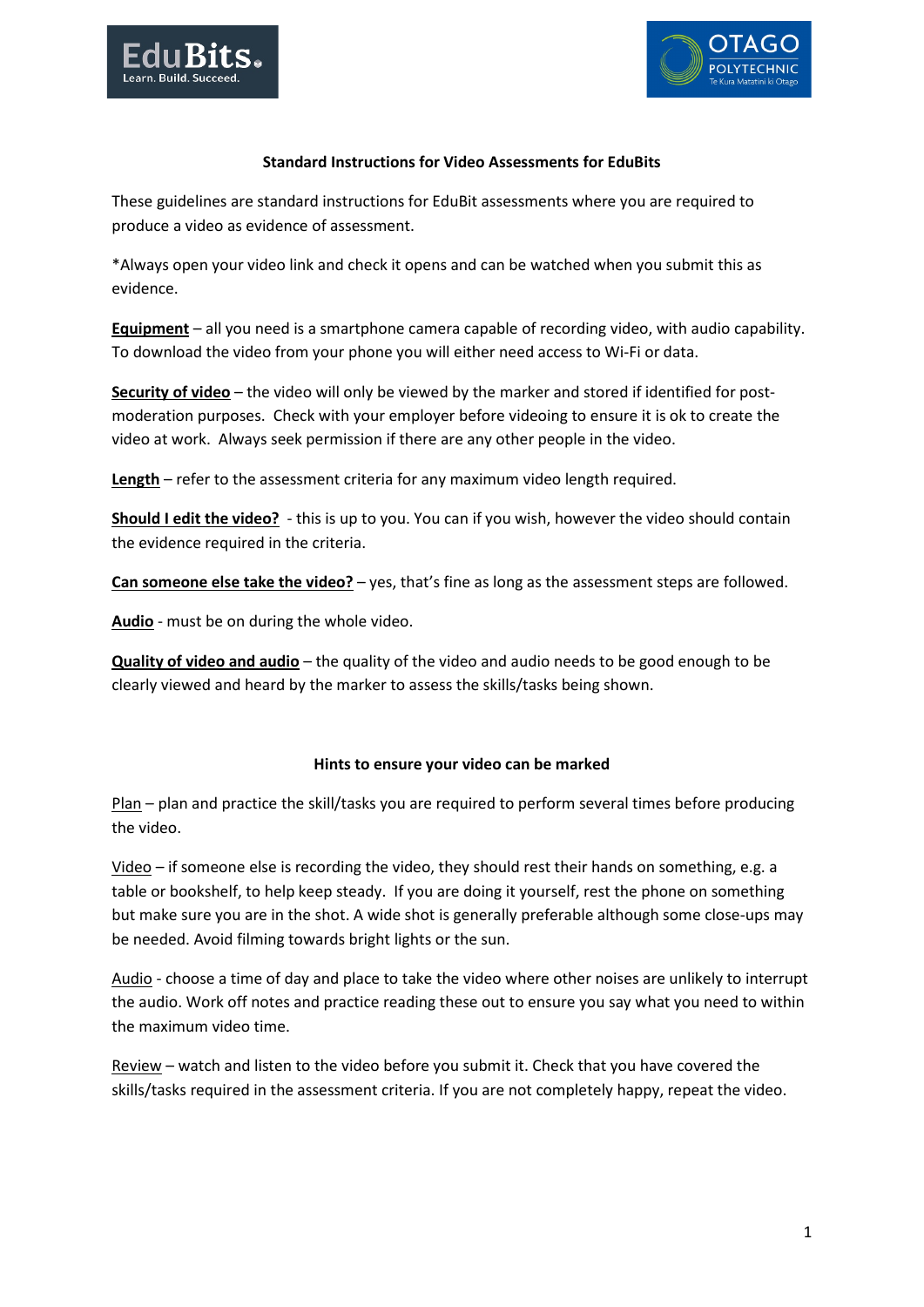



### **Instructions on uploading your video to YouTube**

To upload a video, open [YouTube](https://www.youtube.com/) and click on the movie icon.



You will see an option to upload a video using "Open" dialog or drag and drop the video right in the middle to upload. You will also see a drop down menu that may be set to "Public". Click on it and from the menu select "Unlisted".



Select any of the available methods to upload the video. Once uploaded, you will see a drop down menu on the right with status "Unlisted". When it has been uploaded, click on "Done" (top right).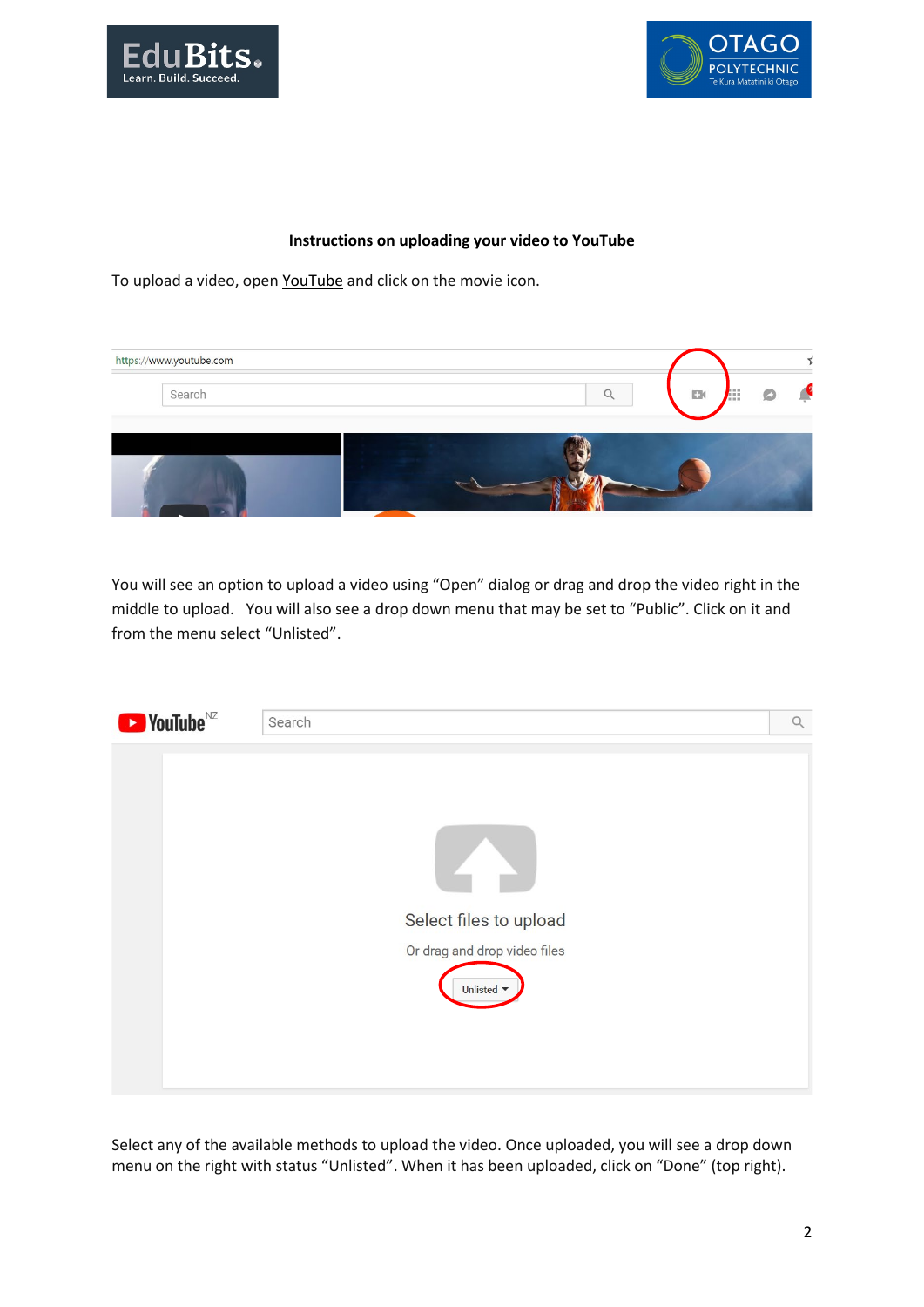| EduBits.<br>Learn. Build. Succeed.                                                                                                                                   |                                                                                                                     | <b>OTAGO</b><br><b>POLYTECHNIC</b><br>Te Kura Matatini ki Otago                                                                                                                 |
|----------------------------------------------------------------------------------------------------------------------------------------------------------------------|---------------------------------------------------------------------------------------------------------------------|---------------------------------------------------------------------------------------------------------------------------------------------------------------------------------|
| $\blacktriangleright$ YouTube $^{\text{NZ}}$<br>Search<br>$\equiv$                                                                                                   |                                                                                                                     | $\mathsf{Q}$<br>EX.                                                                                                                                                             |
|                                                                                                                                                                      | PROCESSING DONE<br>Click "Done" to confirm.<br><b>Basic info</b><br><b>Translations</b><br><b>Advanced settings</b> | Done<br>All changes saved.                                                                                                                                                      |
| <b>Upload status:</b><br>Upload complete!<br>Your video will be live at:<br>https://youtu.be/49pxl7XS1jV                                                             | Cheese rolls<br><b>Description</b>                                                                                  | <b>Unlisted</b><br>$\overline{\phantom{a}}$<br><b>praylist</b>                                                                                                                  |
| Video / Audio quality:<br>Your videos will process<br>×<br>faster if you encode into a<br>streamable file format. For<br>more information, visit our<br>Help Center. | Tags (e.g., albert einstein, flying pig, mashup)                                                                    | Do minors appear in this video?<br>Make sure you follow our policies<br>around child safety on YouTube and<br>comply with any labor law obligations<br>you may have. Learn more |

Take a copy of the link.

Log into your account on the EduBits website.

- Under **Active EduBits** tab, click on **Assessment** to open details of your assessment.
- Scroll down to the Tasks section and select the **task** that you want to upload evidence for, e.g.

Task 2: Develop an oral presentation with accompanying visual aids

• Use the downward pointing arrow on the right hand side to unroll the instructions for that task.



• Instructions for that task are on the left hand side. On the right hand side, under **Proof**, select **Add** to open the evidence upload window (see below).



- Paste the video link into the 'Add External Link' section (see below). Wait for the tick to show that it's uploaded completely.
- Make sure that you add a title for your video.
- SAVE (If you're operating Internet Explorer v11, you may need to scroll down to find the Save button).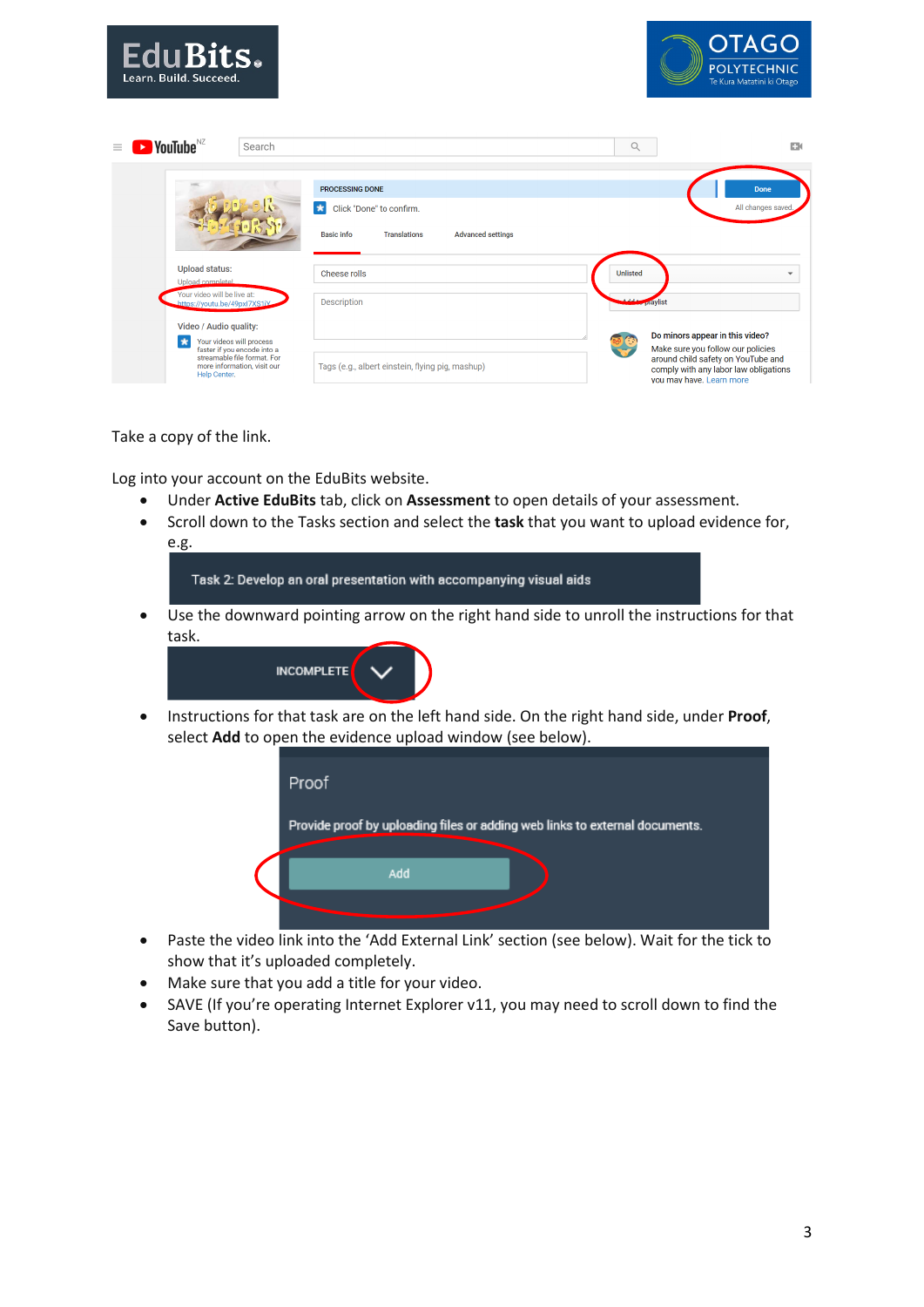| EduBits.<br>Learn. Build. Succeed.                                                                                           |               | <b>OTAG</b><br><b>POLYTECHI</b><br>Te Kura Matatini ki C |
|------------------------------------------------------------------------------------------------------------------------------|---------------|----------------------------------------------------------|
| <b>Upload Files</b>                                                                                                          |               |                                                          |
| Maximum file size: 20MB                                                                                                      |               |                                                          |
| Upload one or more files.<br><b>Browse</b>                                                                                   |               |                                                          |
| <b>Add External Link</b>                                                                                                     |               |                                                          |
| Link to evidence hosted online at services such as Google Drive or Microsoft OneDrive (includes video, images and documents) |               |                                                          |
| Document Title                                                                                                               | Document Link |                                                          |
|                                                                                                                              |               |                                                          |
|                                                                                                                              |               | <b>Save</b>                                              |

If you have more evidence to upload for that task, click the **Add**.

| Add | Mark As Complete |
|-----|------------------|
|     |                  |
|     |                  |

If you have finished uploading evidence for that task, click the **Mark As Complete** button to change the status of that task to Complete. You can still add further evidence if you need to.

You can use the upward pointing arrow on the right hand side to roll that task up out of the way and make it easier to see the remaining tasks.

|                                                                             | <b>COMPLETE √</b> |  |
|-----------------------------------------------------------------------------|-------------------|--|
| Proof                                                                       |                   |  |
| Provide proof by uploading files or adding web links to external documents. |                   |  |
| <b>Submission</b>                                                           | <b>Date</b>       |  |

# **Uploading videos directly from your Smart Phone:**

After you have completed your video on your smart phone, click on the share icon



and find the YouTube icon.



Give the video a title and set the Privacy to 'Unlisted'.

You may need to use your computer to upload the video to the EduBits website. Click on your account icon and choose You Tube Studio (beta)